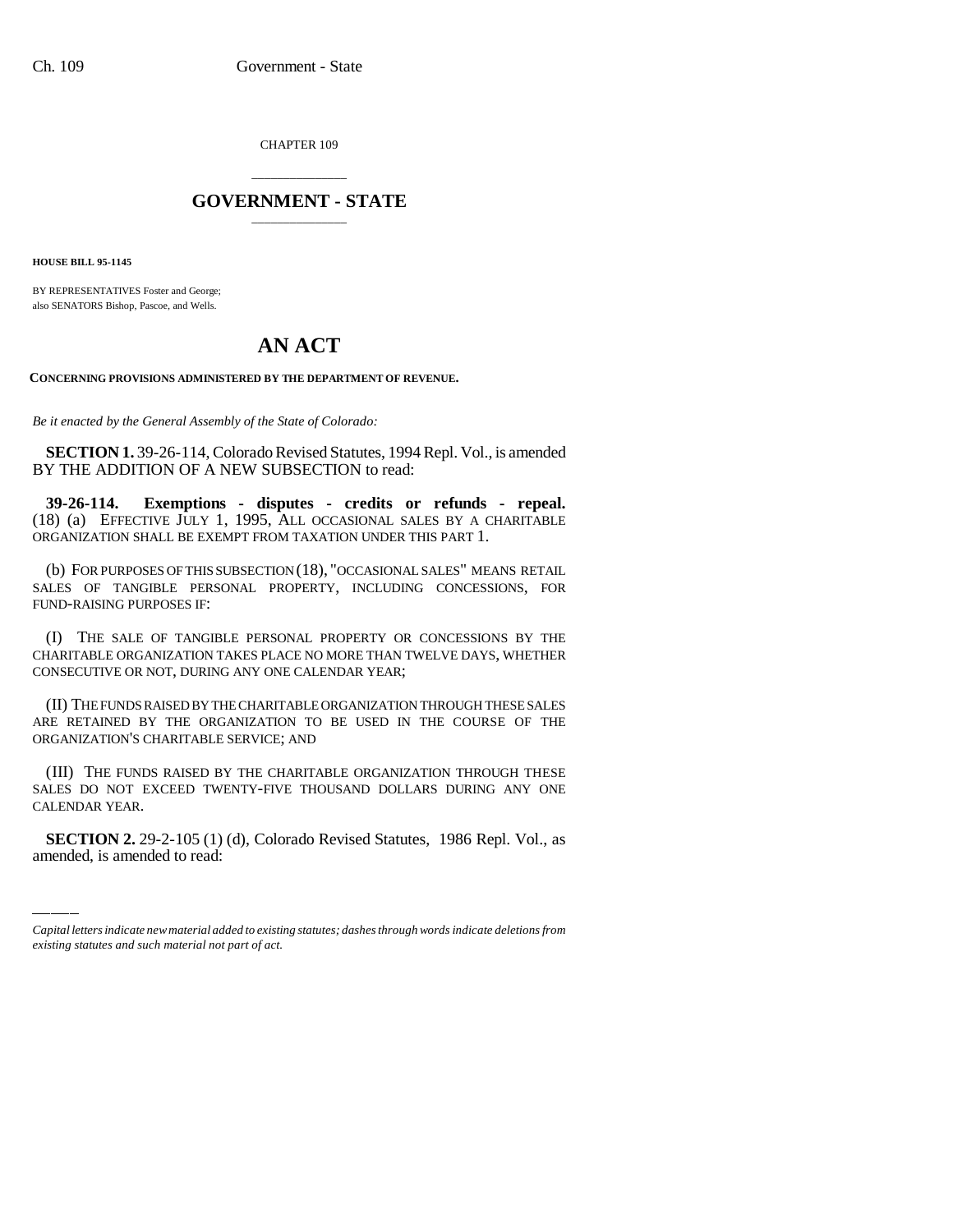**29-2-105. Contents of sales tax ordinances and proposals.** (1) The sales tax ordinance or proposal of any incorporated town, city, or county adopted pursuant to this article shall be imposed on the sale of tangible personal property at retail or the furnishing of services, as provided in paragraph (d) of this subsection (1). Any countywide or incorporated town or city sales tax ordinance or proposal shall include the following provisions:

(d) A provision that the tangible personal property and services taxable pursuant to this article shall be the same as the tangible personal property and services taxable pursuant to section 39-26-104, C.R.S., and subject to the same exemptions as those specified in section 39-26-114, C.R.S., except the exemption allowed by section 39-26-114 (11), C.R.S., for purchases of machinery or machine tools, the exemption of sales and purchases of those items in section  $39-26-114$  (1) (a) (XXI), C.R.S., and the exemption for sales of food specified in section 39-26-114 (1) (a) (XX), C.R.S., AND THE EXEMPTION FOR OCCASIONAL SALES BY A CHARITABLE ORGANIZATION SET FORTH IN SECTION 39-26-114 (18), C.R.S. Sales of food, as defined in section 39-26-102 (4.5), C.R.S., exempted from the state sales tax pursuant to section 39-26-114 (1) (a) (XX), C.R.S., sales and purchases of those items exempted from the state sales tax pursuant to section 39-26-114 (1) (a) (XXI), C.R.S.,  $\sigma$ r purchases of machinery or machine tools as provided in section 39-26-114 (11), C.R.S., OR OCCASIONAL SALES BY A CHARITABLE ORGANIZATION AS PROVIDED IN SECTION 39-26-114 (18), C.R.S., may be exempted from said town, city, or county sales tax only by the express inclusion of such exemption either at the time of adoption of the initial sales tax ordinance or resolution or by amendment thereto. Any such amendment shall be adopted in the same manner as the initial ordinance or resolution. In the absence of express provision for the exemption for sales of food, as defined in section  $39-26-102$  (4.5), C.R.S., or purchases of machinery or machine tools as provided in section 39-26-114 (11), C.R.S., or exemption of sales and purchases of those items in section 39-26-114 (1) (a) (XXI), C.R.S., OR EXEMPTION OF OCCASIONAL SALES BY A CHARITABLE ORGANIZATION AS PROVIDED IN SECTION 39-26-114 (18), C.R.S., all sales tax ordinances or resolutions, whether adopted prior to, on, or subsequent to July 1, 1979, which provide in substance that the tangible personal property and services taxed shall be the same as the tangible personal property and services taxable pursuant to section 39-26-104, C.R.S., or any predecessor statute, and subject to the same exemptions as those specified in section 39-26-114, C.R.S., or any predecessor statute, shall be construed as imposing or continuing to impose the town, city, or county sales tax on food, as defined in section 39-26-102 (4.5), C.R.S., purchases of machinery and machine tools as described in section 39-26-114 (11), C.R.S., and sales or purchases of those items described in section 39-26-114 (1) (a) (XXI), C.R.S., AND OCCASIONAL SALES BY A CHARITABLE ORGANIZATION AS DESCRIBED IN SECTION 39-26-114 (18), C.R.S. The regional transportation district may, in its discretion, continue to levy a sales tax on purchases of machinery or machine tools, as provided in section 39-26-114 (11), C.R.S.

**SECTION 3.** 12-46-103, Colorado Revised Statutes, 1991 Repl. Vol., is amended BY THE ADDITION OF A NEW SUBSECTION to read:

**12-46-103. Definitions.** As used in this article, unless the context otherwise requires: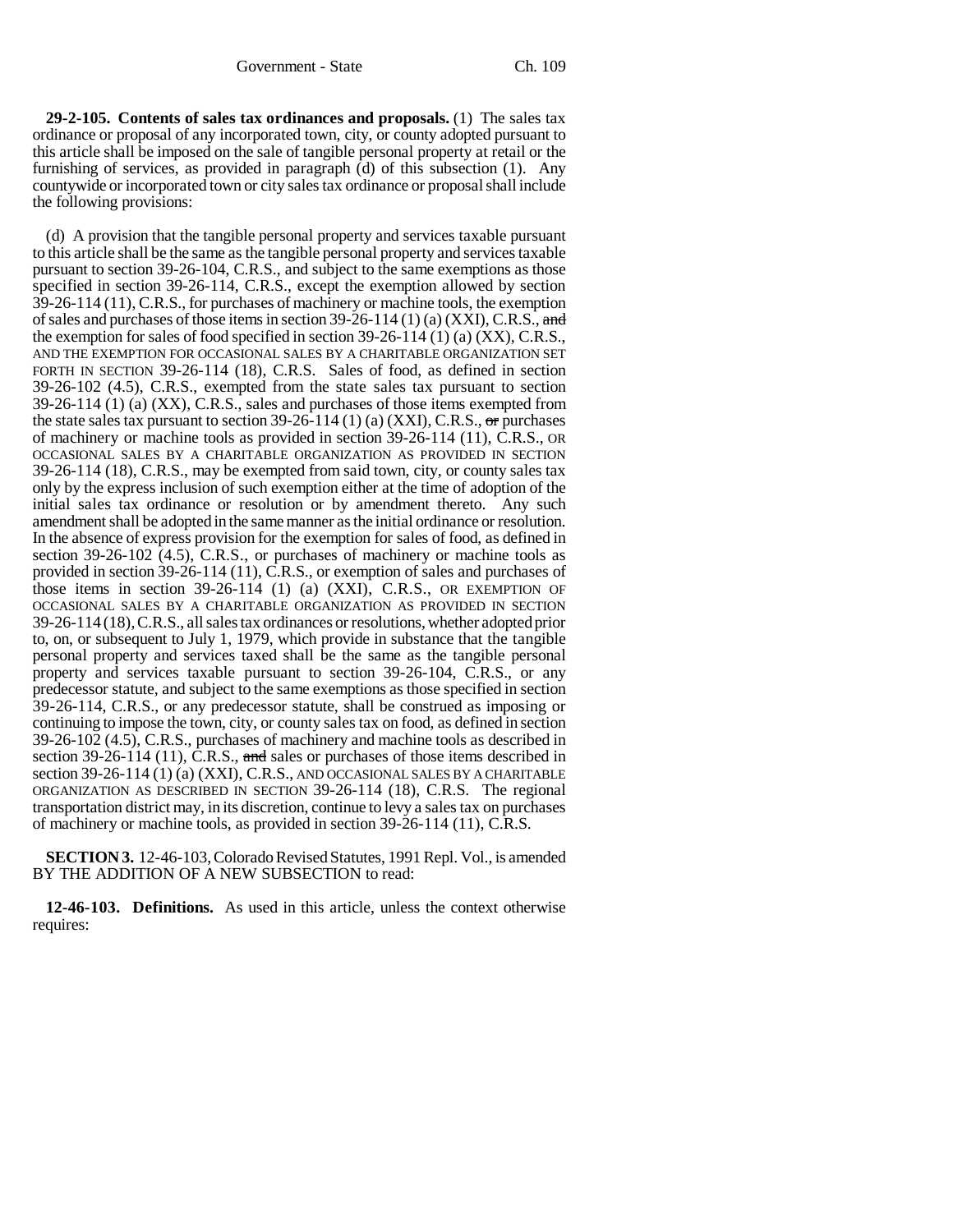(1.7) "GOOD CAUSE", FOR THE PURPOSES OF REFUSING OR DENYING A LICENSE RENEWAL OR INITIAL LICENSE ISSUANCE, MEANS:

(a) THE LICENSEE OR APPLICANT HAS VIOLATED, DOES NOT MEET, OR HAS FAILED TO COMPLY WITH ANY OF THE TERMS, CONDITIONS, OR PROVISIONS OF THIS ARTICLE OR ANY RULES AND REGULATIONS PROMULGATED PURSUANT TO THIS ARTICLE;

(b) THE LICENSEE OR APPLICANT HAS FAILED TO COMPLY WITH ANY SPECIAL TERMS OR CONDITIONS PLACED ON ITS LICENSE IN PRIOR DISCIPLINARY PROCEEDINGS OR BY AGREEMENT BETWEEN THE LICENSEE AND THE LICENSING AUTHORITY;

(c) IN THE CASE OF A NEW LICENSE, THE APPLICANT HAS NOT ESTABLISHED THE REASONABLE REQUIREMENTS OF THE NEIGHBORHOOD OR THE DESIRES OF ITS ADULT INHABITANTS AS PROVIDED IN SECTIONS 12-46-106 (11) AND 12-46-108 (2); OR

(d) EVIDENCE THAT THE LICENSEE HAS CONDUCTED ITS LICENSED PREMISES IN A MANNER THAT ADVERSELY AFFECTS THE HEALTH, WELFARE, OR SAFETY OF THE NEIGHBORHOOD IN WHICH THE LICENSED ESTABLISHMENT IS LOCATED.

**SECTION 4.** 12-47-103, Colorado Revised Statutes, 1991 Repl. Vol., as amended, is amended BY THE ADDITION OF A NEW SUBSECTION to read:

**12-47-103. Definitions.** As used in this article, unless the context otherwise requires:

(4.5) "GOOD CAUSE", FOR THE PURPOSES OF REFUSING OR DENYING A LICENSE RENEWAL OR INITIAL LICENSE ISSUANCE, MEANS:

(a) THE LICENSEE OR APPLICANT HAS VIOLATED, DOES NOT MEET, OR HAS FAILED TO COMPLY WITH ANY OF THE TERMS, CONDITIONS, OR PROVISIONS OF THIS ARTICLE OR ANY RULES AND REGULATIONS PROMULGATED PURSUANT TO THIS ARTICLE;

(b) THE LICENSEE OR APPLICANT HAS FAILED TO COMPLY WITH ANY SPECIAL TERMS OR CONDITIONS PLACED ON ITS LICENSE IN PRIOR DISCIPLINARY PROCEEDINGS OR BY AGREEMENT BETWEEN THE LICENSEE AND THE LICENSING AUTHORITY;

(c) IN THE CASE OF A NEW LICENSE, THE APPLICANT HAS NOT ESTABLISHED THE REASONABLE REQUIREMENTS OF THE NEIGHBORHOOD OR THE DESIRES OF ITS ADULT INHABITANTS AS PROVIDED IN SECTIONS 12-47-106 (2) AND 12-47-107 (3); OR

(d) EVIDENCE THAT THE LICENSEE HAS CONDUCTED ITS LICENSED PREMISES IN A MANNER THAT ADVERSELY AFFECTS THE HEALTH, WELFARE, OR SAFETY OF THE NEIGHBORHOOD IN WHICH THE LICENSED ESTABLISHMENT IS LOCATED.

**SECTION 5.** 12-47-113, Colorado Revised Statutes, 1991 Repl. Vol., as amended, is amended BY THE ADDITION OF THE FOLLOWING NEW SUBSECTIONS to read:

**12-47-113. Manufacturer's license.** (2) ANY WINERY THAT HAS RECEIVED A LICENSE PURSUANT TO THIS SECTION IS AUTHORIZED TO CONDUCT TASTING AND SELL VINOUS LIQUORS OF ITS OWN MANUFACTURE, AS WELL AS OTHER VINOUS LIQUORS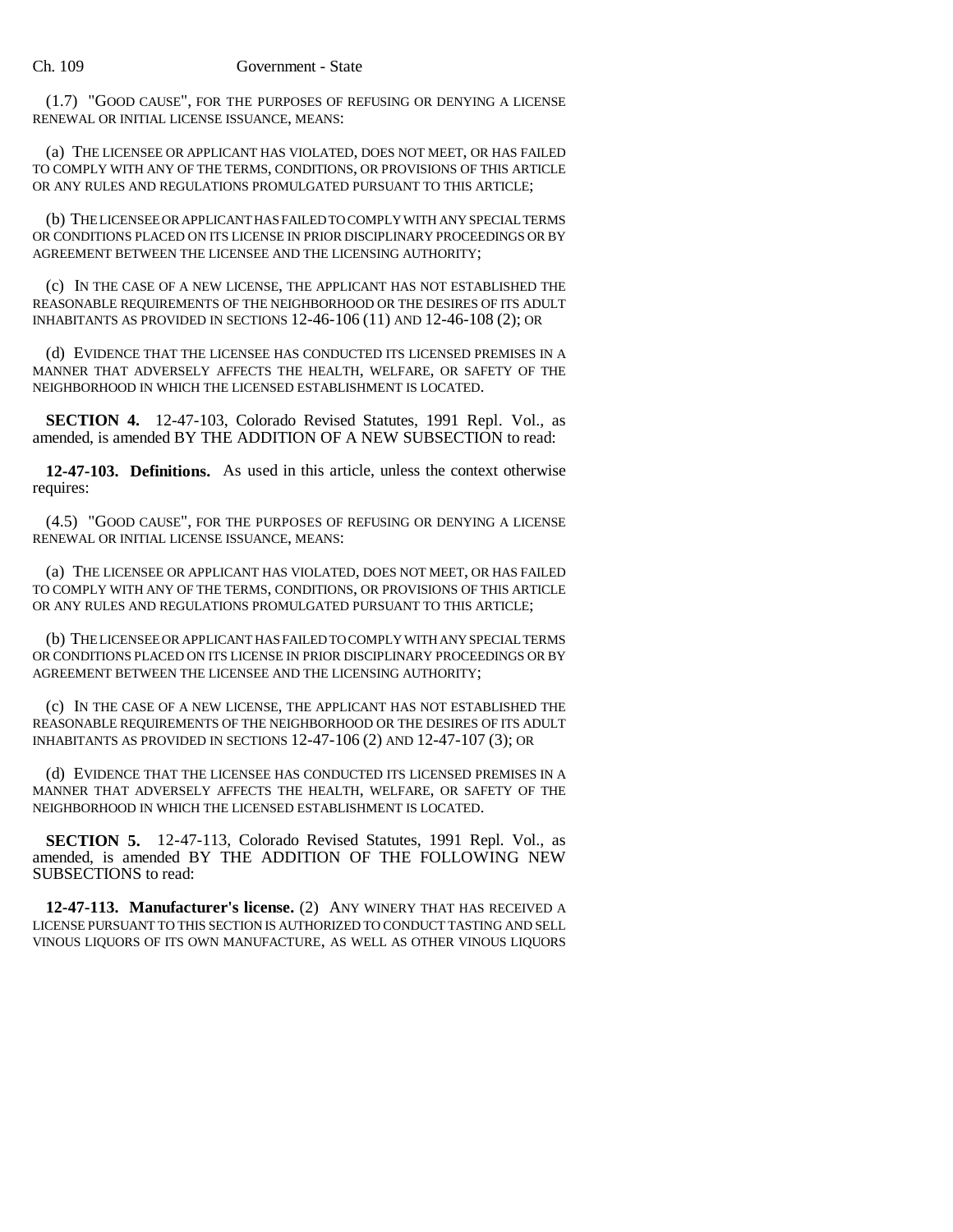MANUFACTURED BY OTHER COLORADO WINERIES LICENSED PURSUANT TO THIS SECTION OR SECTION 12-47-113.1, ON THE LICENSED PREMISES OF THE WINERY AND AT ONE OTHER LICENSED SALES ROOM LOCATION AT NO ADDITIONAL COST, WHETHER INCLUDED IN THE LICENSE AT THE TIME OF THE ORIGINAL LICENSE ISSUANCE OR BY SUPPLEMENTAL APPLICATION.

(3) ANY WINERY THAT HAS RECEIVED A LICENSE PURSUANT TO THIS SECTION IS AUTHORIZED TO SERVE AND SELL FOOD, GENERAL MERCHANDISE, AND NONALCOHOLIC BEVERAGES FOR CONSUMPTION ON THE PREMISES OF ANY LICENSED LOCATION OR TO BE TAKEN BY THE CONSUMER.

**SECTION 6.** 12-47-113.1 (1), Colorado Revised Statutes, 1991 Repl. Vol., as amended, is amended to read:

**12-47-113.1. Limited winery license.** (1) A limited winery license shall be granted by the state licensing authority to an applicant which certifies that it will manufacture not more than one hundred thousand gallons, or the metric equivalent thereof, of vinous liquors annually and that it will utilize not less than fifty percent Colorado grown produce for the first five years of its winery operation and not less than seventy-five percent thereafter. A limited winery license shall also be granted to an applicant which certifies that it is planting, or has contracted for the production from, Colorado vineyard or fruit acreage which will produce in sufficient quantity to enable the applicant to meet the percentage utilization requirement within five years. Limited wineries shall be granted an exemption from these percentage utilization requirements whenever the state licensing authority determines, upon its own motion or at the request of a limited winery, that weather conditions, pest infestations, plant disease epidemics, or other natural causes have reduced the quantity or quality of Colorado grown produce to an extent which renders compliance with these percentage utilization requirements infeasible, or that the price per ton of a specific Colorado grown grape offered to limited wineries for contract exceeds one hundred twenty percent of the average of that grape's price per ton, as derived from the average shown in the annual grape crop report published by the California department of agriculture for Napa, Sonoma, and Mendocino counties. In addition, whenever ninety percent of the Colorado grown produce harvest is less than seventy-five percent of the combined manufacturing capacity of Colorado limited wineries, the state licensing authority shall allow a proportionate reduction in the percentage utilization requirements. Each limited winery licensee shall annually certify to the state licensing authority its compliance with this subsection (1) and shall be subject to revocation of its license for false certification.

**SECTION 7. Legislative declaration.** The general assembly recognizes that a major purpose of the "Colorado Liquor Code", article 47 of title 12, Colorado Revised Statutes, is to provide thorough regulation and supervision of the liquor industry in this state to avoid potential negative impacts that could flow to the public from this industry absent such regulation. The general assembly hereby finds and determines that the federal government heavily regulates and supervises all aspects of the airline industry in this country. The general assembly further finds and determines that the travel industry is vitally important for this state as well as the entire nation through interstate commerce. The general assembly, therefore, declares that adequate regulatory controls exist through federal requirements for airlines to justify exempting, under section 8 of this act, such airlines from the provisions in the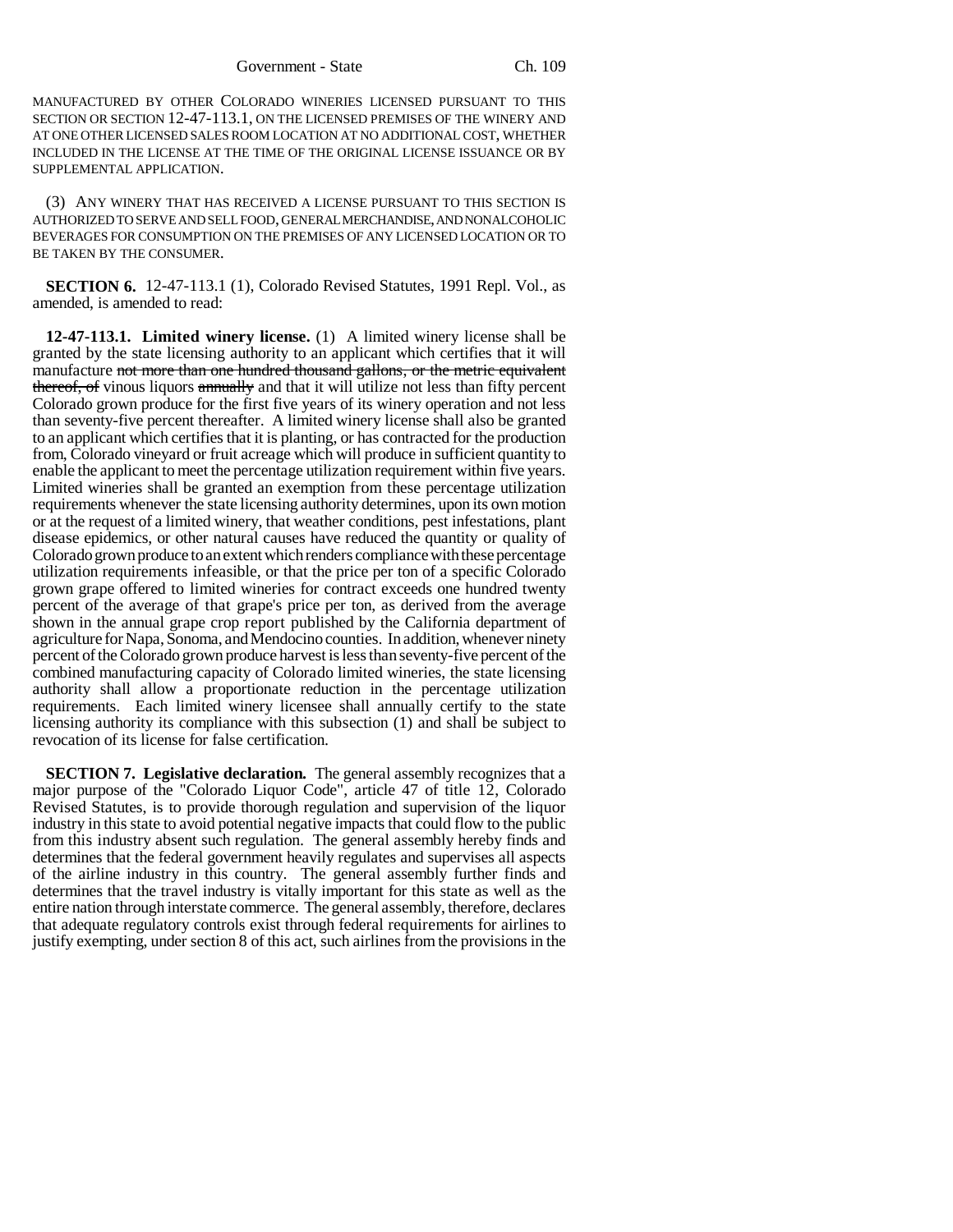"Colorado Liquor Code" prohibiting owners of various liquor licenses from having interests in airline public transportation system licensees.

**SECTION 8.** 12-47-129 (4) (a), Colorado Revised Statutes, 1991 Repl. Vol., as amended, is amended to read:

**12-47-129. Unlawful financial assistance.** (4) (a) It is unlawful for any owner, part owner, shareholder, or person interested directly or indirectly in any retail liquor store, retail license, liquor-licensed drugstore, or retail dispensary of any kind licensed pursuant to this article to conduct, own either in whole or in part, or be directly or indirectly interested in any other retail gaming tavern license, retail liquor store, retail license, or retail dispensary of any kind licensed pursuant to this article in this state; except that it is not unlawful for any owner, part owner, shareholder, or person interested directly or indirectly in any hotel and restaurant license to conduct, own either in whole or in part, or be directly or indirectly interested in any other hotel and restaurant license or establishment. It is not unlawful for any owner, part owner, shareholder, or person interested directly or indirectly in any retail gaming tavern license to conduct, own either in whole or in part, or be directly or indirectly interested in any other retail gaming tavern license or establishment. IT IS NOT UNLAWFUL FOR ANY OWNER, PART OWNER, SHAREHOLDER, OR PERSON INTERESTED DIRECTLY OR INDIRECTLY IN ANY LICENSE ISSUED PURSUANT TO THIS ARTICLE TO CONDUCT, OWN EITHER IN WHOLE OR IN PART, OR BE DIRECTLY OR INDIRECTLY INTERESTED IN ANY AIRLINE PUBLIC TRANSPORTATION SYSTEM LICENSE. The state licensing authority, by rule and regulation, shall require a complete disclosure of all persons having a direct or indirect financial interest, and the extent of such interest, in each hotel and restaurant license and each retail gaming tavern license issued under this article. A willful failure to report and disclose the financial interests of all persons having a direct or indirect financial interest in a hotel and restaurant license or in a retail gaming tavern license shall be grounds for suspension or revocation of such license by the state licensing authority. The invalidity of any provision of this paragraph (a) concerning interest in more than one hotel and restaurant license or retail gaming tavern license shall invalidate all interests in more than one hotel and restaurant license or retail gaming tavern license, and such invalidity shall make any such interest unlawful financial assistance as described by this paragraph (a).

**SECTION 9.** 42-3-103 (4) (c) (I), Colorado Revised Statutes, as enacted by House Bill 95-1236, enacted at the First Regular Session of the Sixtieth General Assembly, is amended to read:

**42-3-103. Registration required - exemptions.** (4) (c) (I) Notwithstanding the provisions of paragraph (a) of this subsection (4) and section 42-1-102 (62) and (81), the following nonresidents shall be exempt from the provisions of this title relative to the registration of a motor vehicle owned by such person if THE MOTOR VEHICLE IS A PRIVATE PASSENGER VEHICLE WEIGHING LESS THAN SIXTY-FIVE HUNDRED POUNDS AND the person is:

(A) A nonresident gainfully employed within the boundaries of this state who is using his or her motor vehicle in commuting daily from such person's home in another state to and from such person's place of employment within this state; or

(B) A nonresident student enrolled in a full-time course of study at an institution